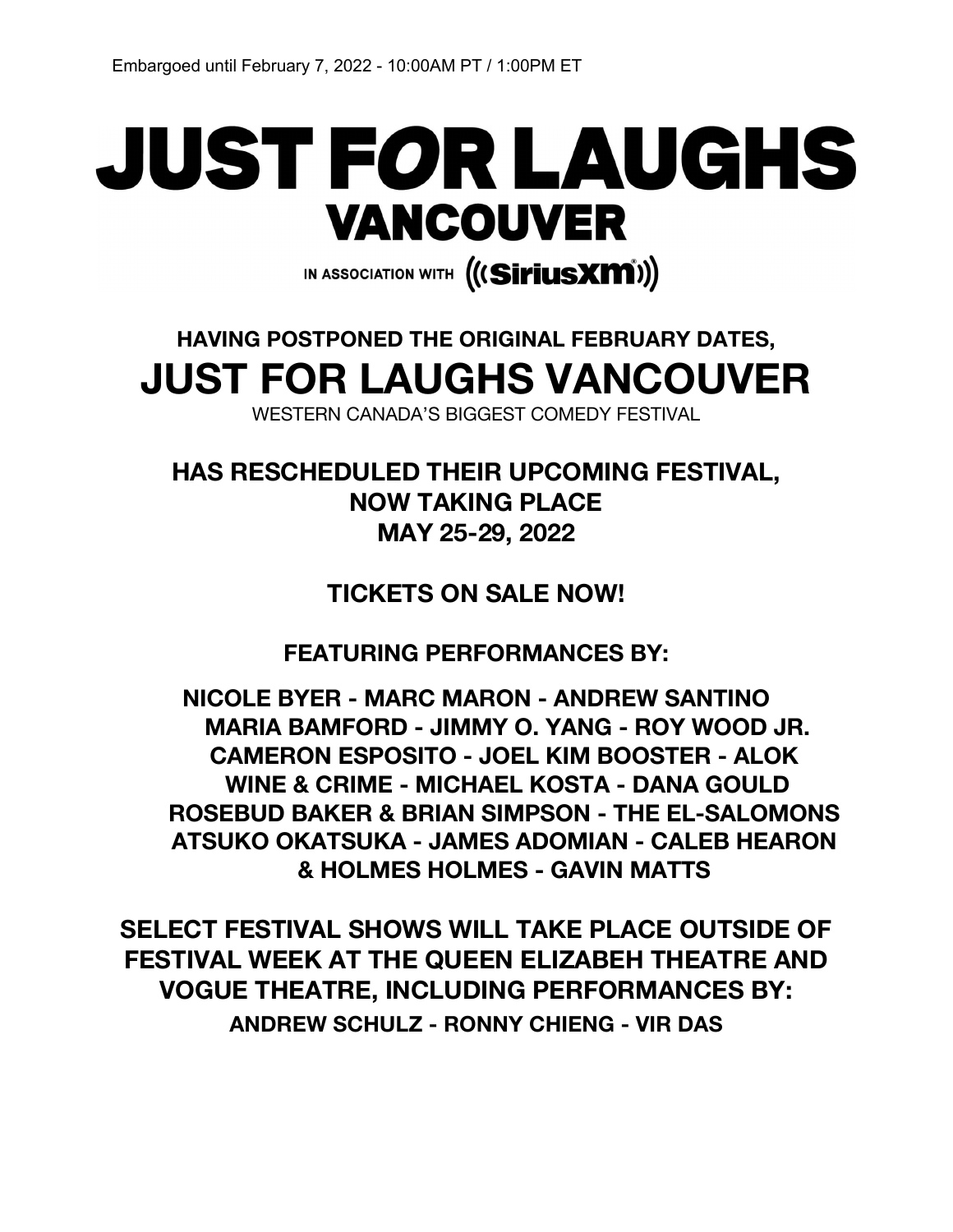The special concert show, *Trevor Noah: Back To Abnormal World Tour*, set to take place at the Rogers Arena on Saturday, February 26, 2022 will be moving forward as scheduled

# **Stay tuned for more shows and dates to be announced soon!**

**VANCOUVER February 7, 2022** - Just For Laughs VANCOUVER is proud to reveal that after much hard work and collaboration, this year's festival has been successfully rescheduled and will now take place from May 25-29, 2022 in venues across the city.

Festival programmers, staff, local venues and artists have worked tirelessly these past few weeks to ensure that Vancouver receives the ultimate comedy festival experience, without having to compromise much of the original lineup. As a result, some of these rebooked shows will be happening outside of the five-day festival, but will be presented with the special Just For Laughs VANCOUVER touch!

Unfortunately, due to general scheduling conflicts, some of the previously announced artists and programming are unable to be rebooked at this time. Stay tuned for more information regarding these performances from the box office in the coming days.

# **Performing at the 6th edition of Just For Laughs VANCOUVER, in association with SiriusXM Canada, from May 25-29, 2022 are:**

#### **Nicole Byer - THOT: The Happiest Out There - Thursday, May 26, 2022 | Vogue Theatre | 7:00pm**

Actress, comedian, writer, author and podcaster, Nicole Byer, is the host of Netflix's Emmy nominated competition baking series *Nailed It!* She can also be seen co-hosting TBS' *Wipeout,* and heard as voicing characters in Amazon's *Invincibles*, TZGZ's *The Pole*, and Adult Swim's *Tuca & Bertie* and soon Nickelodeon's *Rugrats* on Paramount+. She is set to star in NBC's upcoming series *GrandCrew* this Fall. Listeners can hear Nicole on five different podcasts, including *Why Won't You Date Me?, Best Friends with Sasheer Zamata*, *Newcomers with Lauren Lapkus* and *90 Day Bae with Marcy Jarreau*. Her book, *#VERYFAT #VERYBRAVE: The Fat Girl's Guide to Being #Brave and Not a Dejected, Melancholy, Down-in-the-Dumps Weeping Fat Girl in a Bikini*, is available now.

# **Marc Maron: This May Be The Last Time - Saturday, May 28, 2022 | Vogue Theatre | 7:00pm**

Marc Maron has four hit stand-up comedy specials - including *More Later* on Epix, *Thinky Pain, Marc Maron: Too Real,* and *End Times Fun* which was nominated for a 2021 Critics' Choice Award, on Netflix. With his landmark podcast *WTF with Marc Maron*, which averages 6 million downloads per month, Maron has interviewed icons such as Robin Williams, Keith Richards and former US president Barack Obama. He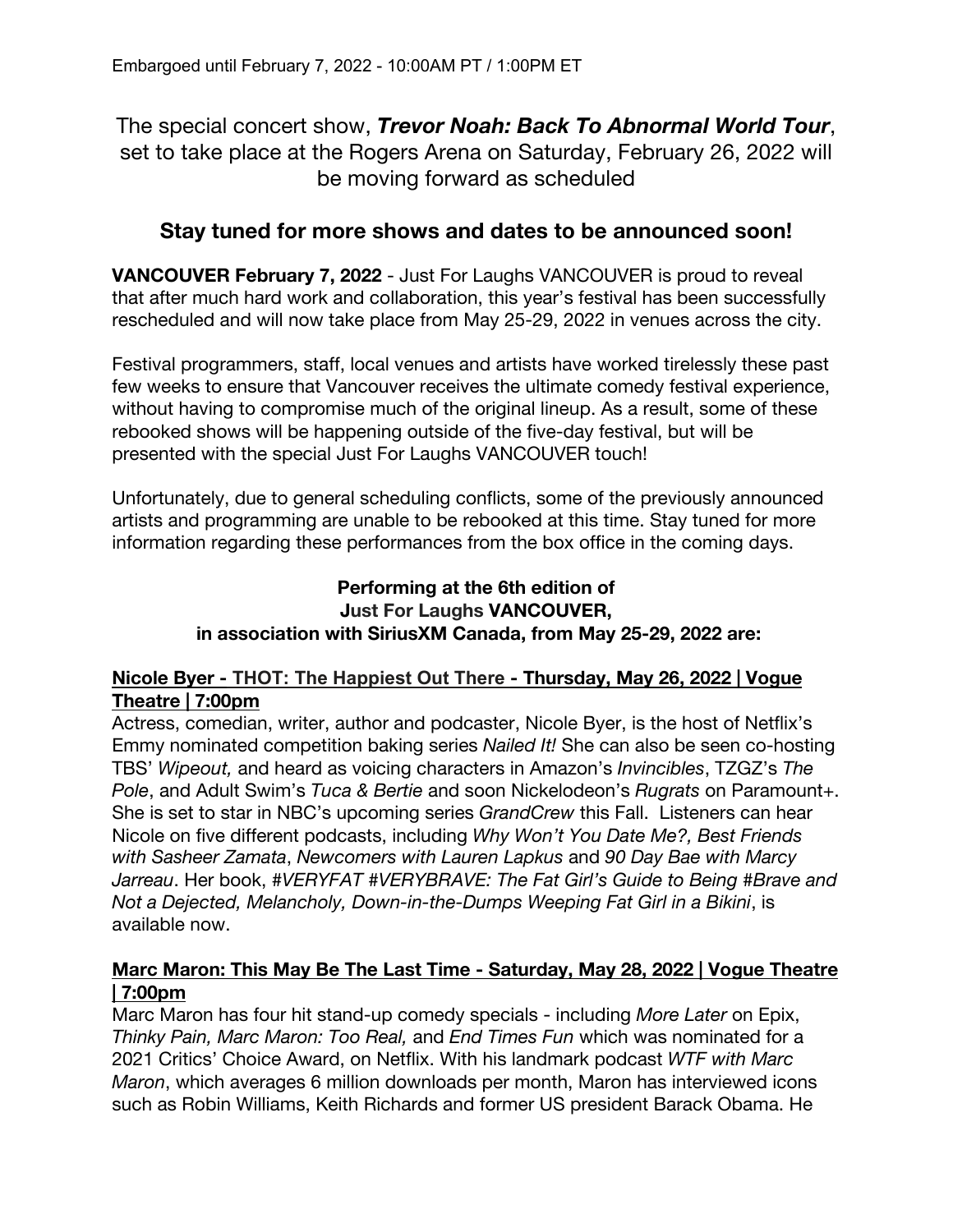also starred in the Netflix original series *Glow,* and has had roles in the films *Joker, Spencer Confidential, Sword of Trust, Stardust,* and the 2021 Aretha Franklin biopic, *Respect*, alongside Jennifer Hudson.

# **Andrew Santino Live - Tito Cheeto Tour - Friday, May 27, 2022 | Vogue Theatre | 7:00pm**

Andrew Santino is a stand-up comedian, actor and podcaster who stars in FX's most watched comedy series *Dave,* and Showtime's *I'm Dying Up Here,* executively produced by Jim Carrey. He has appeared in *Game Over Man* and starred in ABC's *Mixology.* Andrew co-hosts the very popular podcast *Bad Friends* with comedian Bobby Lee and has his own solo podcast, *Whiskey Ginger.* His Showtime hour-long stand-up special *Home-Field Advantage* debuted in 2017, and his Comedy Central Half Hour was released alongside his debut album *Say No More.*

#### **Maria Bamford - Wednesday, May 25, 2022 | Vogue Theatre | 7:00pm**

Maria Bamford is revered for her deeply personal and experimental comedy about mental illness. She starred in the surreal, semi-autobiographical Netflix comedy series *Lady Dynamite*, about a comedian who suffers a nervous breakdown, and is the star of three unconventional hour-long stand-up specials: *Weakness is the Brand, Old Baby* and *Maria Bamford, the special, special, special!* Maria was the first female comic to have two half-hour *Comedy Central Presents* specials. She also created and starred in the cult hit web series *The Maria Bamford Show*. Maria is often recognized for her prolific voiceover work, including characters on *Big Mouth, BoJack Horseman, Summer Camp Island, Adventure Time, Talking Tom and Friends, Bob's Burgers, Legend of Korra, Puss in Boots, CatDog* and PBS's Emmy-winning series *Word Girl.* She also stars as Tilly Mulch in Team Coco's scripted podcast *Frontier Tween*.

# **Jimmy O. Yang - Sunday, May 29, 2022 | Vogue Theatre | 7:00pm & 9:30pm**

Jimmy O. Yang is an actor, stand-up comedian, and writer best known for his role on HBO's Emmy-nominated series *Silicon Valley.* In 2017, he made a dramatic turn in his theatrical debut starring opposite Mark Wahlberg in the highly acclaimed *Patriots Day.*  Shortly after, he joined the ensemble of the international phenomenon in Warner Bros. hit film, *Crazy Rich Asians.* Yang wrote a memoir, *How To American: An Immigrant's Guide to Disappointing Your Parents,* and his hour-long comedy special *Good Deal,* pulls stories from his life as mentioned in his book. Yang stars and writes Netflix's *Space Force* and stars in the holiday romcom *Love Hard* on Netflix. Yang makes up one-third of the production company Crab Club Inc., which wrapped their first feature film *Easter Sunday* starring comedian Jo Koy.

# **Roy Wood Jr. - Friday, May 27, 2022 | Vogue Theatre | 9:30pm**

Roy Wood Jr. is currently a correspondent on Comedy Central's Emmy award winning *The Daily Show with Trevor Noah*. Roy expanded his already large role on Comedy Central with a first-look deal and is developing his comedy pilot *Jefferson County: Probation*. Most recently, Roy launched his podcast, *Roy's Job Fair*, produced in partnership with Comedy Central and iHeartMedia. Wood's additional credits include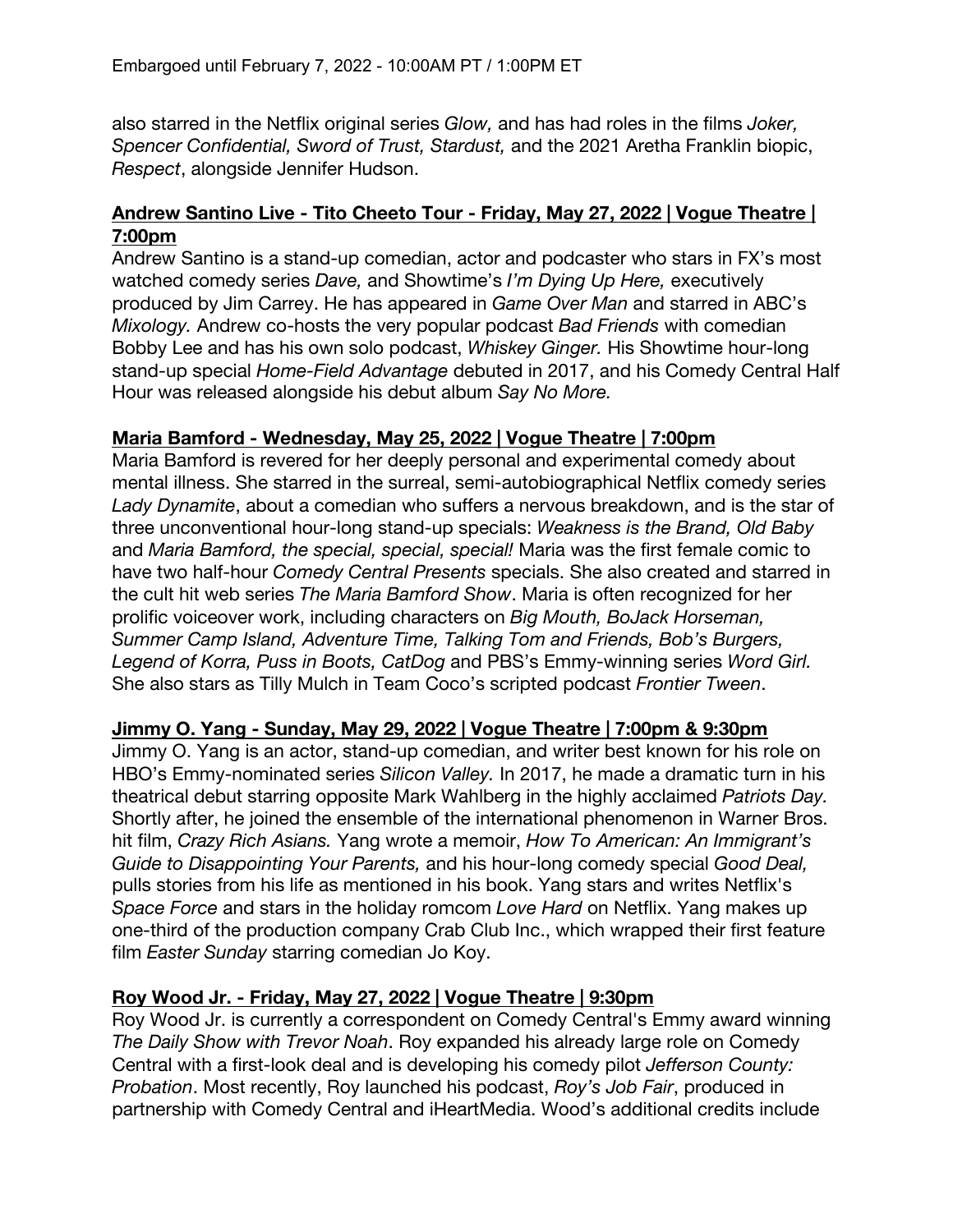*Better Call Saul, The Last O.G., Space Force, Last Comic Standing, This Is Not Happening, and Sullivan & Son* as well as his Comedy Central web series T*he Night Pigeon* and *Stand-Up Playback*.

#### **Cameron Esposito - Saturday, May 28, 2022 | Rio Theatre | 9:30pm**

Cameron Esposito is a standup comic, actor and writer who has appeared across television and film and, most recently, in print in the New York Times. You may also know Cameron from her popular interview podcast, *Queery*. Her first book, *Save Yourself*, is available now.

#### **Joel Kim Booster - Wednesday, May 25, 2022 | Rio Theatre | 7:00pm**

Joel Kim Booster is a stand-up comedian, writer, and actor who just wrapped the Searchlight rom-com *Fire Island,* which he wrote and starred alongside Bowen Yang, and is set to release on Hulu. Joel is currently filming the Apple TV+ series *Loot.* His other TV and film credits include NBC's *Sunnyside,* HBO's *Curb Your Enthusiasm, Hulu's Shrill*, TBS' *Search Party* and many more. He will also be a series regular voice on the new HBO MAX animated program *Santa Inc.*, and can be seen in the upcoming film *Unplugging*. In 2017, Joel recorded a stand-up special for Comedy Central's *The Half-Hour* and a full-length stand-up album called *Model Minority*.

# **ALOK - Thursday, May 26, 2022 | Rio Theatre | 7:00pm & 9:30pm (2nd show added!)**

ALOK (they/them) is an internationally acclaimed gender non-conforming writer, performer, and public speaker. As a mixed-media artist, ALOK's work explores themes of trauma, belonging, and the human condition. They are the author of *Femme in Public* (2017) and *Beyond the Gender Binary* (2020). They are the creator of #DeGenderFashion, a movement to degender fashion and beauty industries and have been honored as one of HuffPo's Culture Shifters, NBC's Pride 50, and Business Insider's Doers.

#### **Wine & Crime - Friday, May 27, 2022 | Rio Theatre | 9:30pm**

If you have a dark sense of humor and like your true crime stories paired with a glass of wine, then you need to check out the true crime/comedy podcast, Wine & Crime! Each week, hosts Kenyon, Lucy, and Amanda, choose a different true crime topic, pair it with a wine, delve into the psychology behind the crime, and discuss two fascinating true crime cases related to that episode's theme. These gals do NOT hold back and they do their research. Wine & Crime is irreverent, nerdy, darkly hilarious, feminist fun, and absolutely perfect for satisfying one's morbid curiosities. So join these three childhood best friends as they "chug wine, chat true crime, and unleash their worst Minnesotan accents.

#### **Michael Kosta - Friday, May 27, 2022 | Rio Theatre | 7:00pm**

Michael Kosta is a Senior Correspondent on *The Daily Show with Trevor Noah* for Comedy Central. He was previously the host and co-executive producer of *The Comment Section* for the E! Network and is well known from his numerous late-night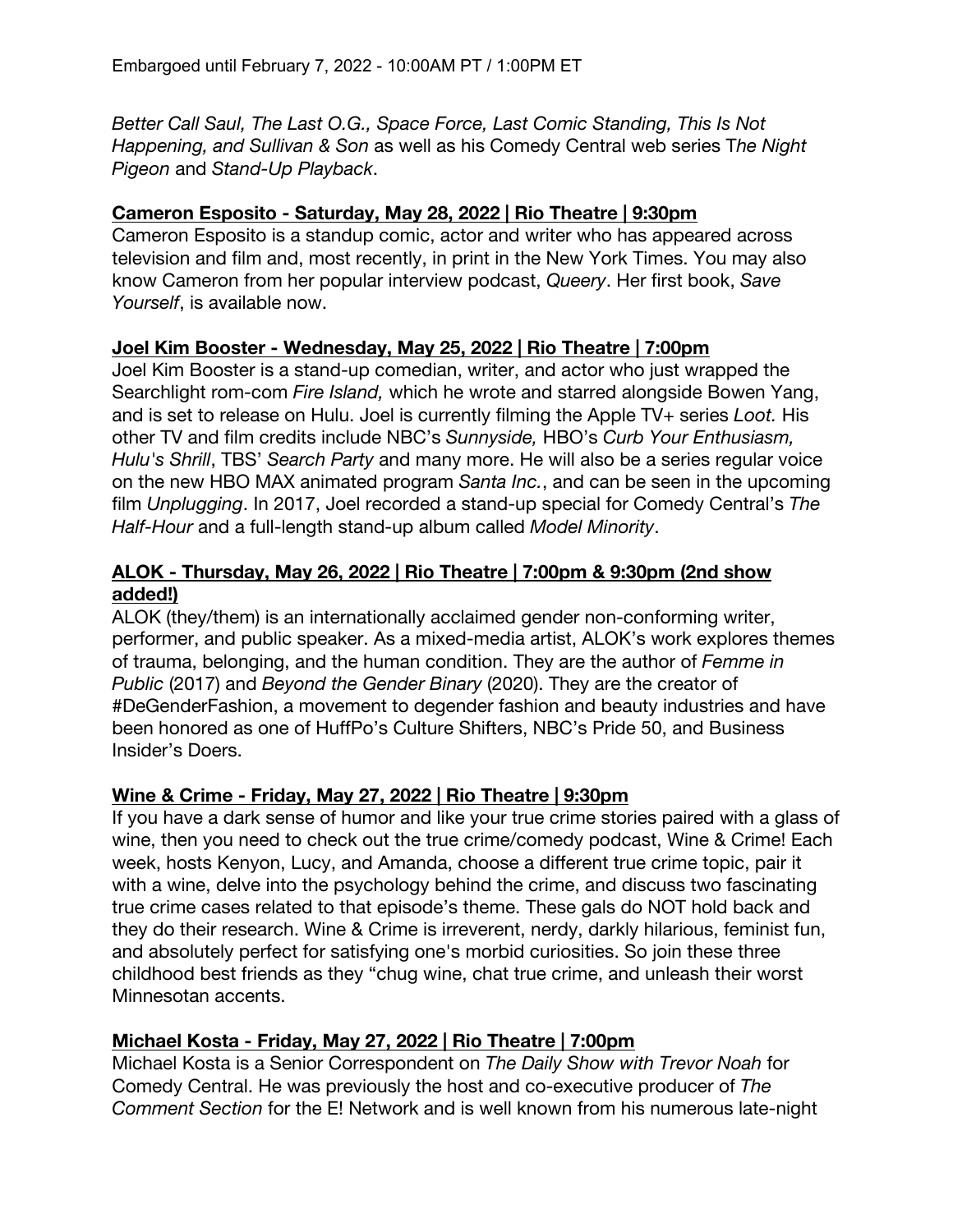appearances on Conan, The Tonight Show, Seth Meyers, and @midnight; as well as from his 30-minute special *Comedy Central Presents: Michael Kosta*. Michael is also known for his work on Fox Sports 1's flagship show, *Crowd Goes Wild* which he hosted alongside Regis Philbin.

#### **Dana Gould - Saturday, May 28, 2022 | Rio Theatre | 7:00pm**

Dana Gould has six solo stand-up comedy specials to his credit between Comedy Central, HBO and Showtime. As an actor, Dana has had memorable turns on *Seinfeld, Parks and Rec,* and is one of the few actors to play his live-action self on *Family Guy.*  Most recently, he's been featured on horror anthology creep show and the television show, *Black Monday*. Dana was a writer/performer on the original *Ben Stiller Show* and maintains an equally active career as a writer. He joined the staff of *The Simpsons*  where he was a co-executive producer and performed several voices for the show. He was also a producer on NBC's *Parks and Rec,* and the creator and executive producer of IFC's *Stan Against Evil.* Dana recently developed a hour-long series based on the comic book series, *The October Faction,* and his monthly podcast, *The Dana Gould Hour*, frequently resides in iTunes' top ten comedy downloads.

#### **Rosebud Baker and Brian Simpson - Saturday, May 28, 2022 | Biltmore Cabaret | 7:00pm**

Rosebud Baker is a comedian, actress, and writer, who was selected as New Face at the 2018 JFL Festival in Montreal. Her Comedy Central special, *Whisky Fists,* is available to stream right now. Brian Simpson is a stand-up comedian who was named a New Face at the 2021 JFL Festival in Montreal. He recently made his TV debut on Comedy Central's *Lights Out with David Spade*, and you can catch him on Season 3 of Netflix's *The Standups*.

#### **Jess Salomon & Eman El-Husseini: Still Married - Friday, May 27, 2022 | Biltmore Cabaret | 9:30pm**

The El-Salomons are a married Jewish-Palestinian lesbian comedy couple who after years of performing solo decided to add yet another challenge to their relationship: A duo act! Now they tell jokes about one another, in front of each other. A sacrifice they make for the fans. Jess Salomon and Eman El-Husseini have several individual TV credits as well as a joint comedy special, *Marriage of Convenience* streamable in Canada on Crave and elsewhere on the Just for Laughs YouTube channel. They are the hosts of *Comedians vs The News* on the BBC World Service.

# **Atsuko Okatsuka: Atsuko Presents: hi - Friday, May 27, 2022 | Biltmore Cabaret | 7:00pm**

Atsuko is a stand-up comedian, actor, and writer based in LA. Her credits include CBS' *The Late Late Show with James Corden*, Roku's *The Show Next Door with Randall Park* Hulu's, *Mom & Pop, Soft Focus with Jena Friedman* and Hulu's *The Eric Andre Show.* Atsuko was named a Comedian To Watch in Vulture's 2018 list & Top 10 Comedians to Watch for TimeOut LA's 2019 list. Her pilot *Let's Go Atsuko!,* originally based on her recurring live show at Dynasty Typewriter, was sold to and set up at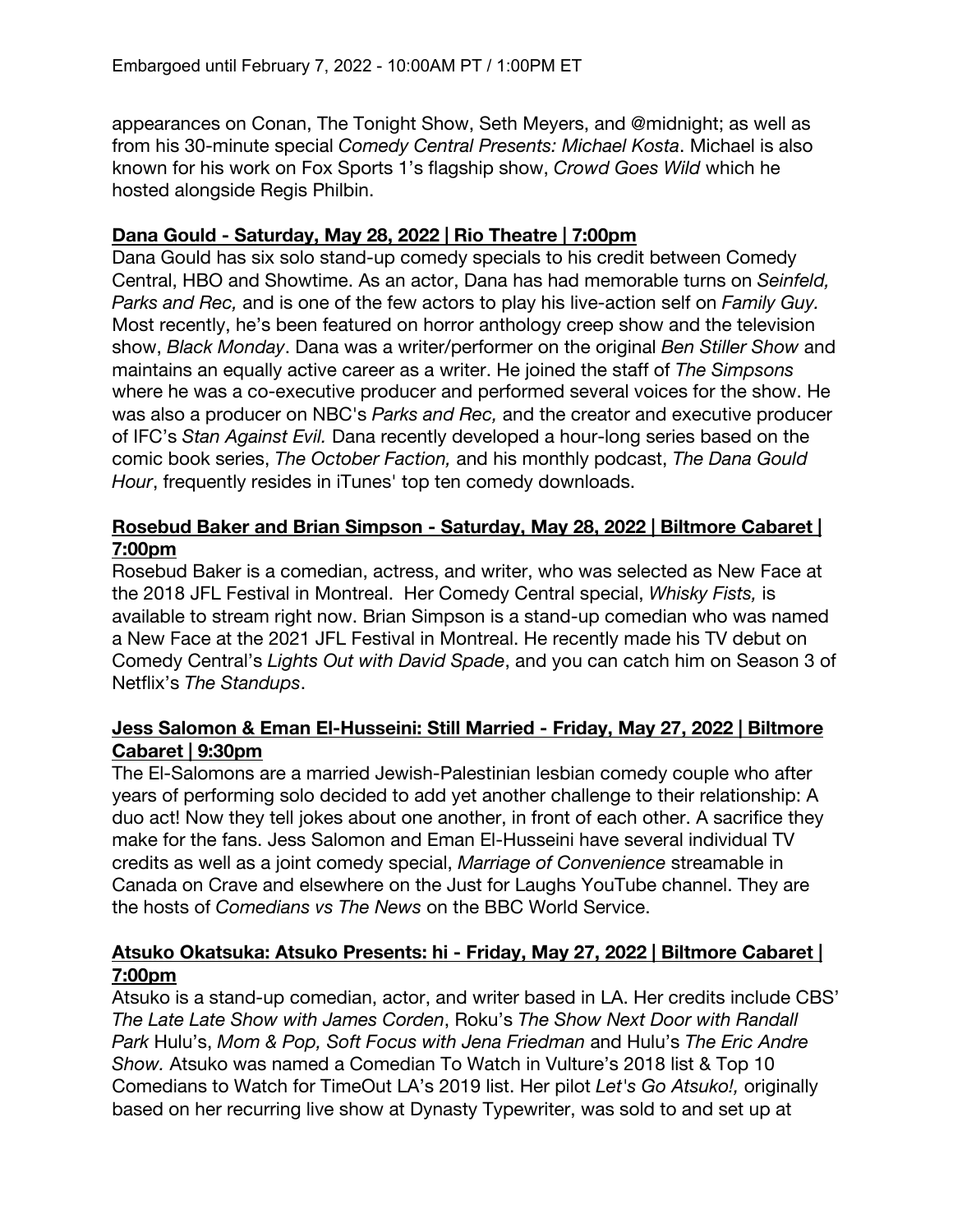Quibi. Atsuko released a comedy album entitled *But I Control Me* with Comedy Dynamics.

#### **James Adomian - Saturday, May 28, 2022 | Biltmore Cabaret | 9:30pm**

James Adomian is a prolific buffoon, with a new hit podcast *The Underculture,* along with many wild and beloved appearances on hundreds of comedy podcasts across the podtheon. With Anthony Atamanuik, James is one half of *Trump vs. Bernie*, a comedy duo whose work spans across the many media of television, radio and a vinyl album including an apparently never-ending live debate tour.

# **Come Thru - Caleb Hearon & Holmes Holmes - Saturday, May 28, 2022 | Biltmore Cabaret | 4:30pm**

Caleb Hearon is a stand-up comedian, writer and actor who currently writes for Netflix's *Human Resources,* a spinoff of the hit show *Big Mouth* and is about to star in TBS' *Space.* In 2020, Variety named Caleb one of their Comics to Watch and Just For Laughs named him one of their New Faces: Creators. He can also be seen on Showtime's *Work in Progress* and on FX's *Fargo*. Holmes is a comedian, improviser, actor, and writer who stars as the lead in the upcoming FOX show, *Welcome to Flatch.*  She also co-hosts the live show "At What Cost" with Caleb Hearon, which has toured all over the country.

# **Gavin Matts - Sunday, May 29, 2022 | Biltmore Cabaret | 7:00pm & 9:30pm**

Gavin Matts is a bicoastal stand up, writer, and actor. Originally from Vancouver, Gavin is the winner of the 2017 SiriusXM Top Comic competition and his debut comedy album, *Premature*, debuted at #1 on the iTunes comedy charts. Gavin was named a "Comic To Watch" at Team Coco's 2018 NY Comedy Festival Showcase. Gavin made his American late-night debut on TBS' *Conan*, and can be seen on Comedy Central's *Bill Burr Presents: The Ringers*. He can also be seen on season two of Hulu's *RAMY,*  and the upcoming season of Starz' *Power Book II: Ghost*.

#### **Just For Laughs VANCOUVER festival shows taking place outside of the May festival dates, include:**

# **Trevor Noah: Back To Abnormal World Tour - Saturday, February 26, 2022 | Rogers Arena | 7:30pm**

The special concert show, *Trevor Noah: Back To Abnormal World Tour*, set to take place at the Rogers Arena on Saturday, February 26 2022 at 7:30pm, will be moving forward as scheduled with the provincial guidelines of reduced capacity. Further information will be provided in the coming weeks.

# **Andrew Schulz: The INFAMOUS Tour - Friday, May 6, 2022 | Queen Elizabeth Theatre | 7:00pm and 9:30pm**

Andrew Schulz created and stars in Netflix's *Schulz Saves America,* a four-part special that tackles the year's most divisive topics. A native New Yorker, Schulz is known for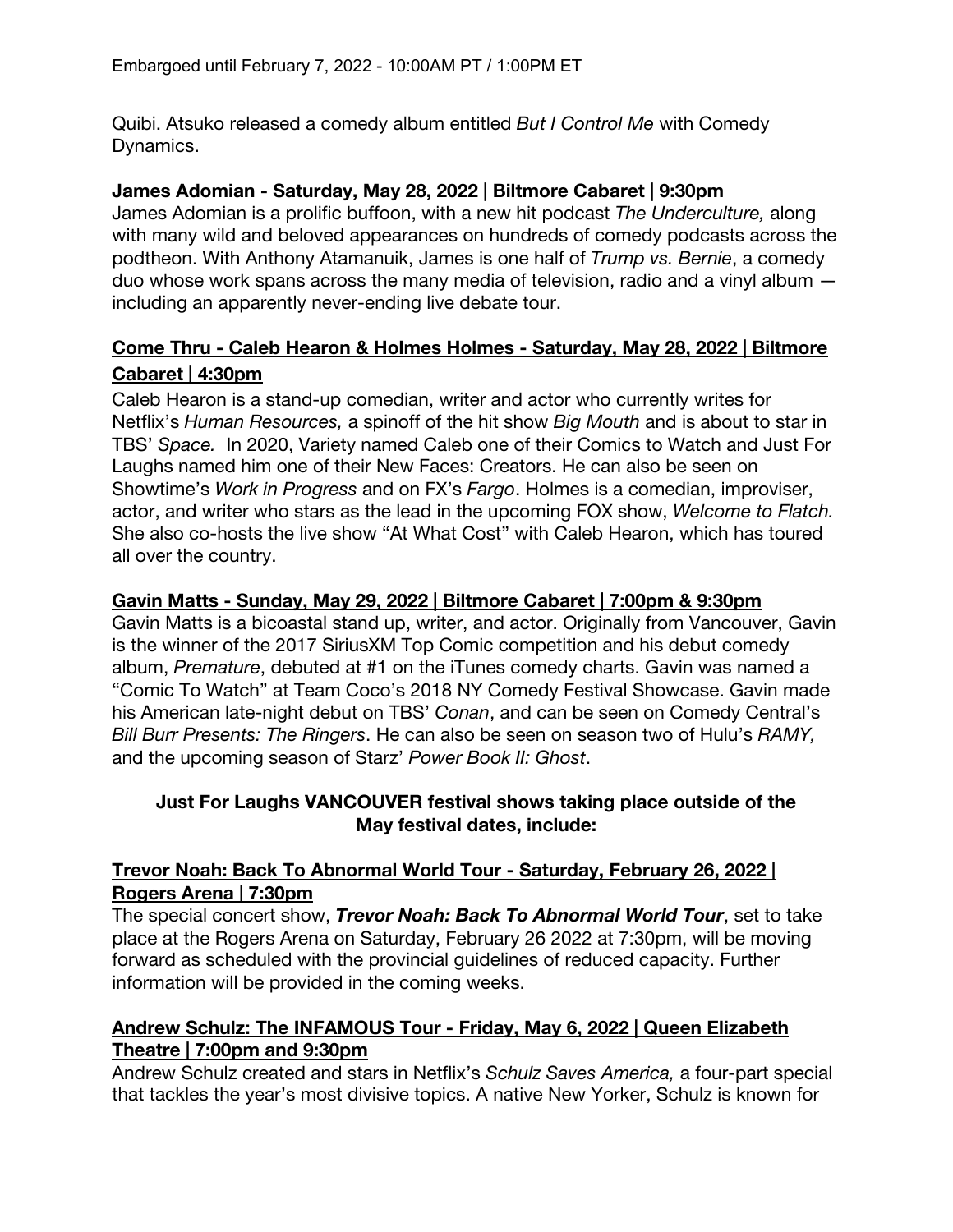his hilariously unapologetic takes and wild off-the-cuff interactions with the crowd. His stand-up clips posted on YouTube have amassed over 255 million views, and his latest YouTube comedy special *The Crowd Work Special* has been viewed over 4 million times. His other specials *441* and *Views from the CIS* have been viewed over 13 million times. His two podcasts, *The Brilliant Idiots* and *Flagrant 2* receive over 2 million listens per week, and he has created three stand up-centered shows available for free right on YouTube.

#### **Ronny Chieng: The Hope You Get Rich Tour - Thursday, March 31, 2022 | Queen Elizabeth Theatre | 7:00pm**

Ronny Chieng is a stand-up comedian, actor and correspondent on *The Daily Show with Trevor Noah*. He starred in the worldwide Marvel Studios' hit *Shang-Chi and the Legend of the Ten Rings*, Disney + *Doogie Kamealoha M.D.,* and Warner Bros.' *Crazy Rich Asians*. He has his own Netflix special *Asian Comedian Destroys America!* as well as additional T.V. and film appearances including *Young Rock, Godzilla vs Kong, Bliss, The Late Show with Stephen Colbert,* and *The Tonight Show with Jimmy Fallon*.

#### **Vir Das' Manic Man World Tour - Sunday, October 2, 2022 | Vogue Theatre | 7:00pm and 9:30pm**

As India's biggest stand-up comedian and a Bollywood star, Vir Das has now crossed over to become a global comedy sensation, starring in the upcoming Judd Apatow film, *The Bubble,* for Netflix. Das was the first comedian from India to have a stand-up special on Netflix, which has since resulted in a multi-special deal with the platform. Das has written and produced four Netflix specials in five years, including *Outside In*, which was shot entirely in quarantine with audience members virtually attending from around the world. His special, *For India,* received an international Emmy nomination. Outside of his Bollywood films, Das starred as an actor in the ABC spy dramedy *Whiskey Cavalier*, *Fresh Off the Boat*, and the Netflix series *Hasmokh,* which he created and executive produced.

We are also so excited that *Best of the West presented by SiriusXM,* will return and highlight B.C.'s local talent! Further details on artists and venues will be announced in April.

As mentioned earlier, unfortunately, due to general scheduling conflicts, some of the previously announced artists, and programming, were unable to be rebooked at this time.

The box office will contact ticket holders regarding these performances in the coming days.

**Just For Laughs VANCOUVER** is very excited to welcome our audiences back into venues for live shows, and we are committed to doing so safely. Following the current order of the B.C. Provincial Health Officer (PHO), proof of full vaccination is required to attend the festival. You must present your Vaccination Passport and a valid government